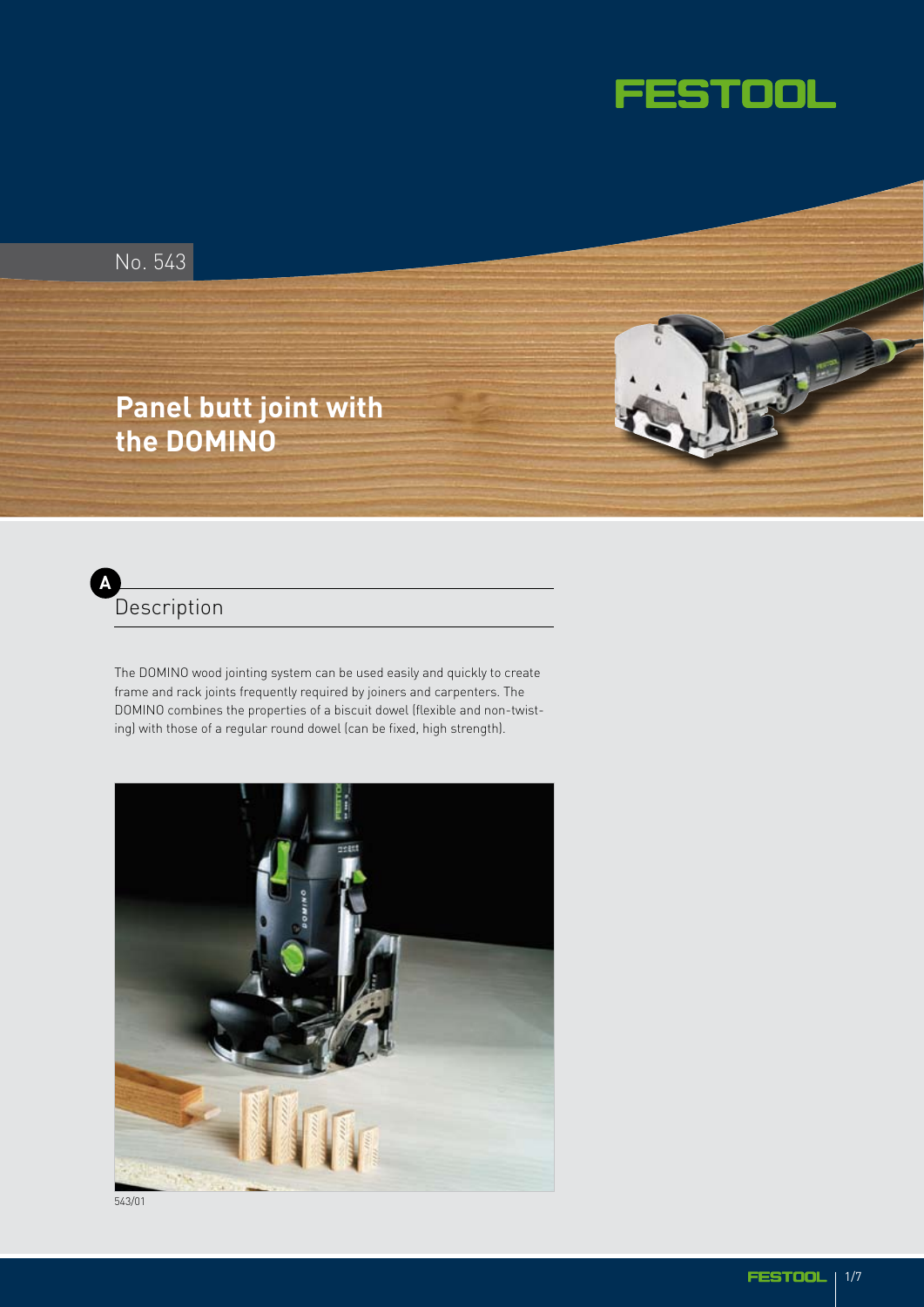

The DOMINO wood jointing system is a unique new jointing system. It consists of the DOMINO jointer DF 500 Q developed by Festool and a loose spigot in the shape of the oval DOMINO (see Fig. 543/2).

The DOMINO is available in 6 sizes:

and thus safe work (see Fig. 543/3).

4 x 20 mm 6 x 40 mm 8 x 40 mm 8 x 50 mm 10 x 50 mm



543/03



In this application example, the DOMINO wood jointing system is used to build a body consisting of laminated panels (see Fig. 543/4). DOMINOs of size 5 x 30 mm are used.

The routing movement of the DOMINO jointer DF 500 Q is unique among hand-held machines. The special feature is the simultaneous rotary and swinging movement of the cutter. This feature guarantees kickback-free







543/06

#### Tools/accessories

Basic equipment:

**B**

| Denomination                                                       | Order no.            |
|--------------------------------------------------------------------|----------------------|
| DOMINO jointer DF 500 Q GB 240V (see Fig. 543/5)                   | 574 256              |
| $DOMINO.5 \times 30$ mm                                            | 493 296              |
| DOMINO cutter D.5 mm                                               | 493 490              |
| DOMINO trim stop LA-DF 500 (see Fig. 542/6)                        | 493 488              |
| DOMINO extension table (see Fig. 543/8)                            | Scope of<br>delivery |
| The following Festool accessories can help you make a frame joint: |                      |
| Multifunction table MFT 1080                                       | 490 888              |
| Clamps MFT-SP                                                      | 488 030              |
| CTM series mobile dust extractor                                   |                      |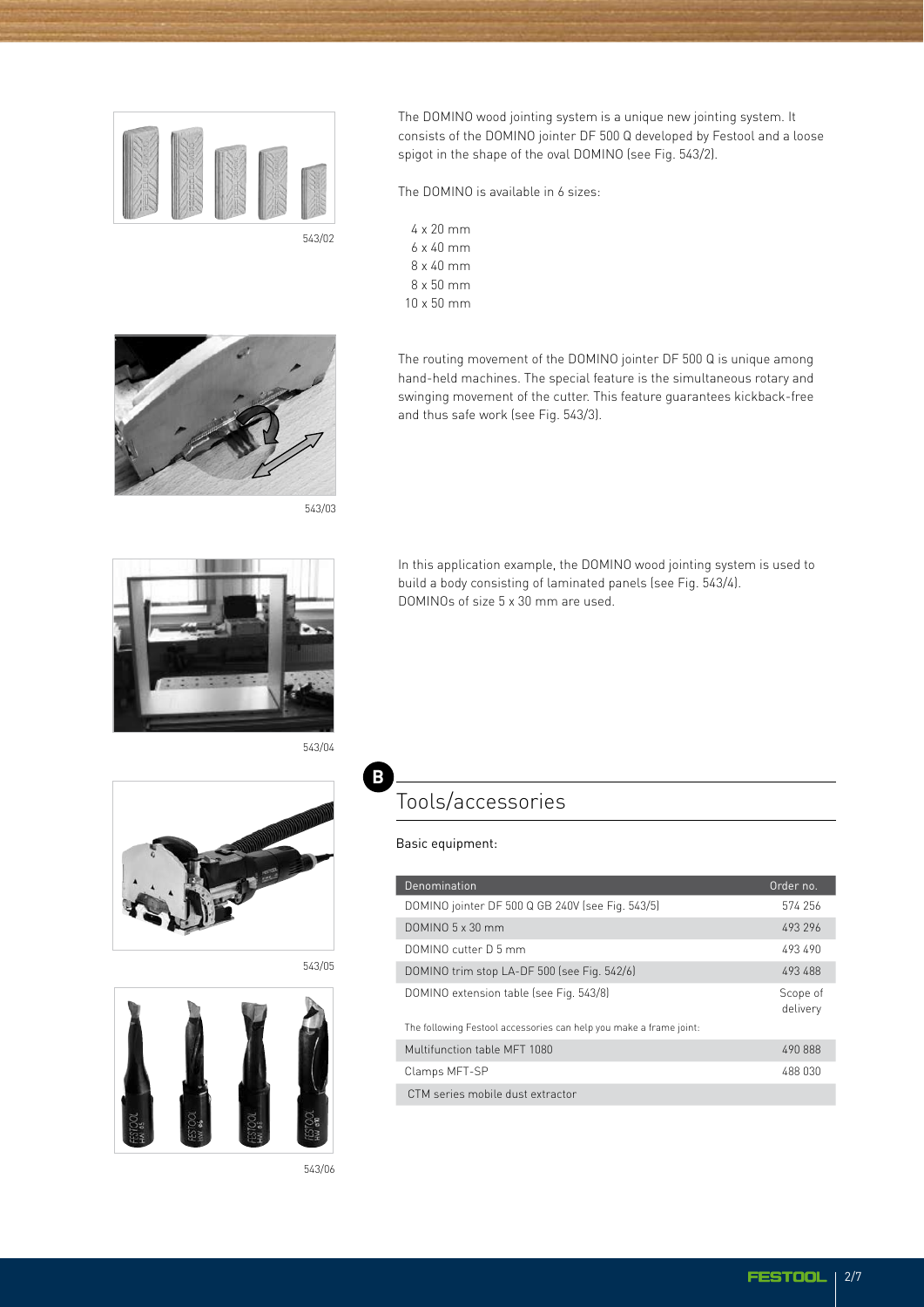



543/08



543/09



543/10



543/11

Changing cutters:

Selection and assembly of the necessary cutter: A cutter diameter of 5 mm is used in the example.

Important: Prior to changing the tool, the Plug it cable must be removed from the machine!

1. Raise the release lever until the machine disengages using the size 8 open-ended spanner provided for this purpose (see Fig. 543/10).

2. Disconnect the motor unit from the guide frame (see Fig. 543/11).

3. Hold in the spindle lock (see Fig. 543/10, red arrow) and use the size 8 open-ended spanner to screw the cutter onto the cutter spindle and tighten it.

- 4. Release the spindle lock.
- 5. Slide on guide frame and motor unit until they audibly engage.
- 6. Connect the Plug it cable and extractor hose.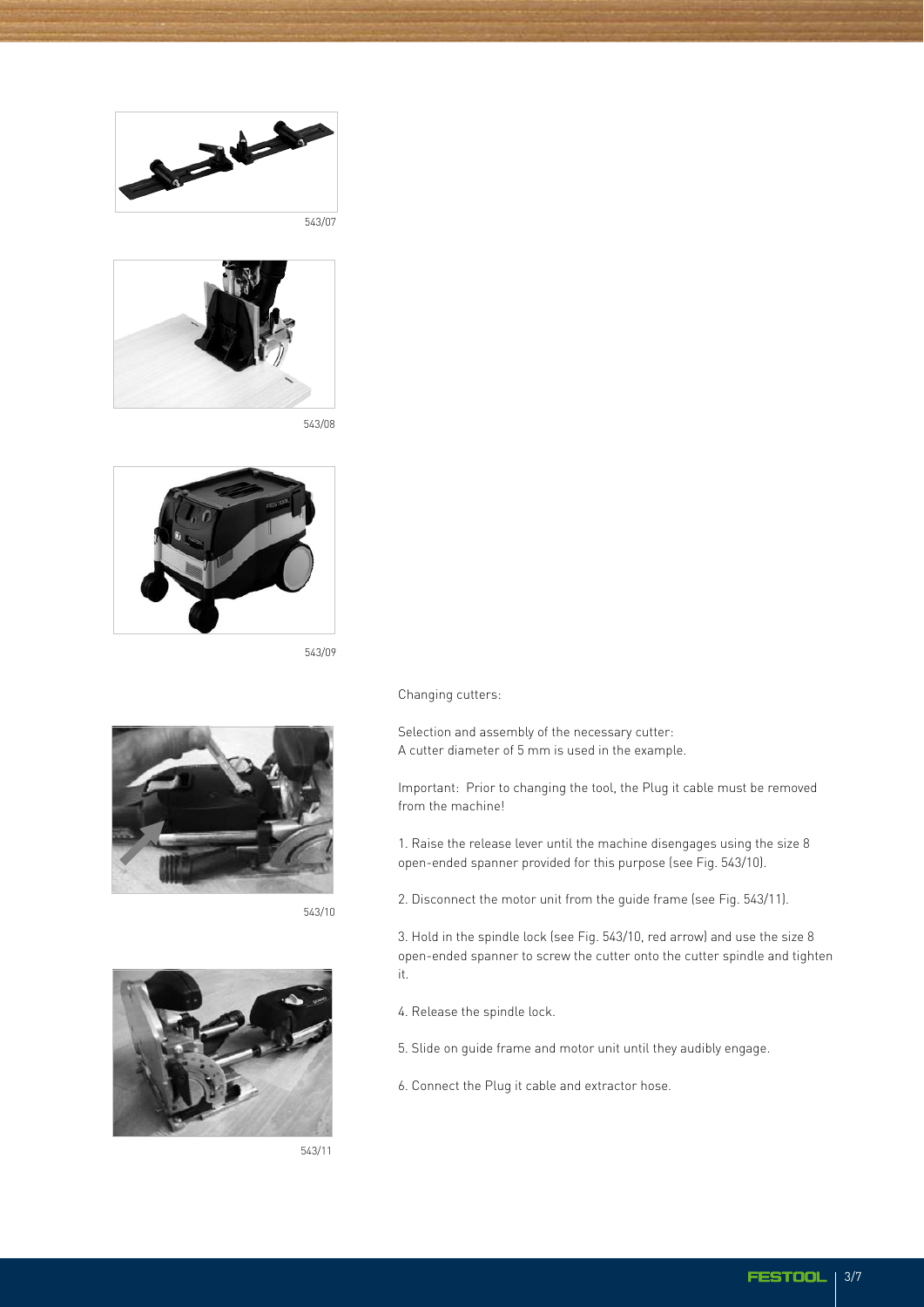

Adjusting dowel hole width:

At the DOMINO jointer, the dowel hole width can be adjusted easily (see Fig. 543/12).

With a panel joint, the first elongated hole is cut to fit the biscuit dowel exactly. As with a round dowel, alignment to the front edge is exact. The next DOMINO holes are routed with the next larger hole width. The DOMINOs then have play in the cut.

The hole width can be set with the rotary switch while the machine is running!

DOMINO hole widths:

Setting 1: 14 mm plus cutter diameter Setting 2: 20 mm plus cutter diameter Setting 3: 24 mm plus cutter diameter

The D5 cutter and the first setting for the DOMINO hole width (see Fig. 543/11) are used to create an elongated hole with a width of 19 mm; the middle setting then produces a displacement path of 4 mm.



543/13

**C**



543/14



543/15

### Preparation/set-up

Set the router table to 90° (see Fig. 543/13).

Set the routing depth of the dowel length accordingly (see Fig. 543/14). The example uses a DOMINO 5x30 mm. The routing depth is set to 15 mm (corresponds to half the dowel length).

Set the routing height at the quick selection to correspond to the material thickness (see Fig. 543/15).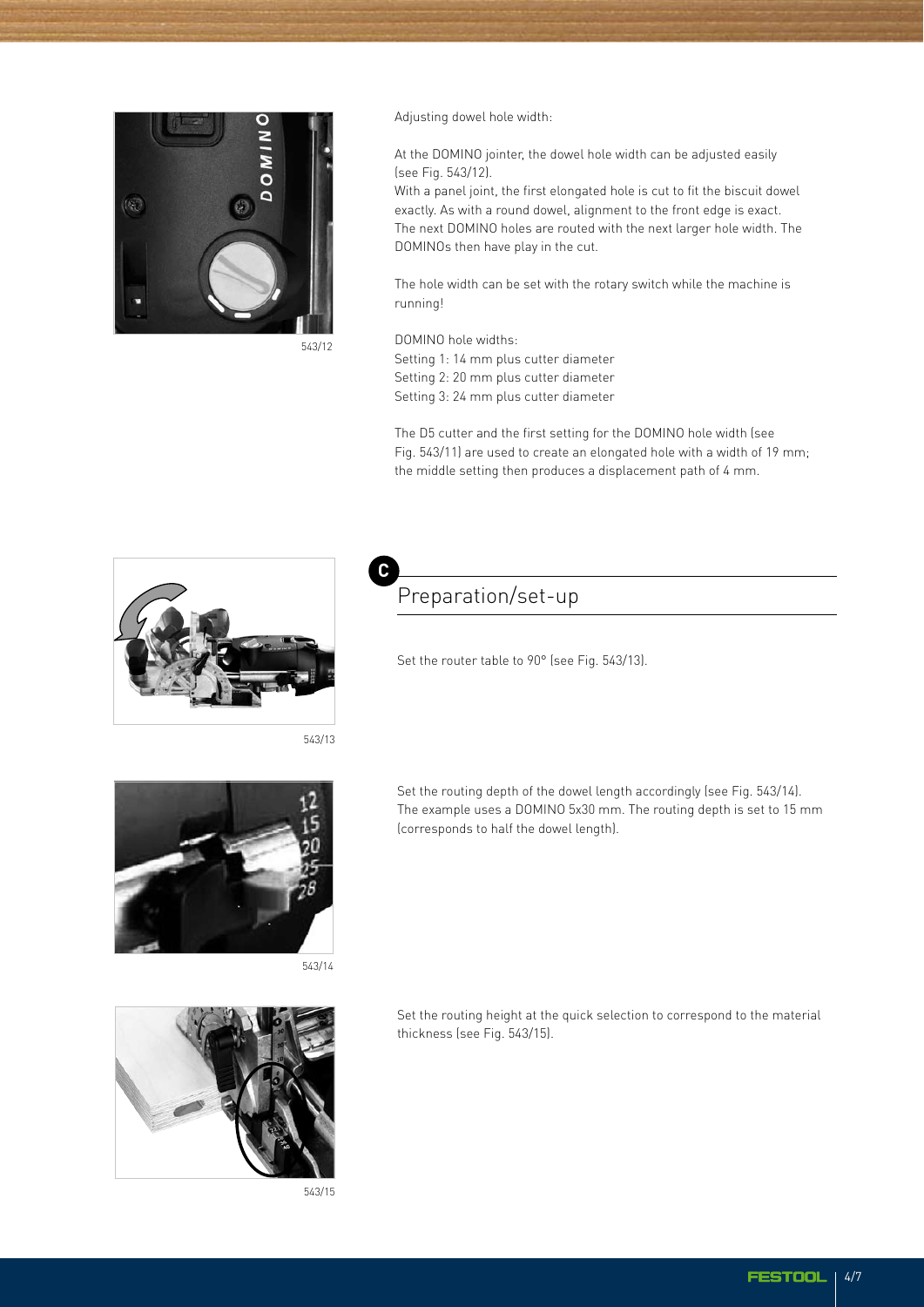



**E**



543/17



543/18



543/19



543/20

The parts are arranged in the pairs in which they are subsequently assembled.

Tip: Making a mark on the body edges (joiner's triangle, see Fig. 543/17) helps during subsequent processing to find the correct contact point for the DOMINO jointer quickly and reliably. When routing, always ensure the machine is placed flush against the joiner's triangle at the outside (closed side of the triangle). This ensures that the joint is also exact and flush with the outside edge.

Secure the upper base on the multifunction table and the DOMINO jointer in position (observe the joiner's triangle!).

Attach via the stop pin at the front edge and cut the fixing hole (accurately fit DOMINO cut) (see Fig. 543/18).

The remaining DOMINO cuts are made via a scribe mark on the body base and positioned via the viewing window in the supporting table; cutting is in the centre position (DOMINO can be moved) (see Fig. 543/19).

Position the DOMINO jointer DF 500 Q with the help of the centre line in the viewing window and make the remaining DOMINO cuts (see Fig. 543/20).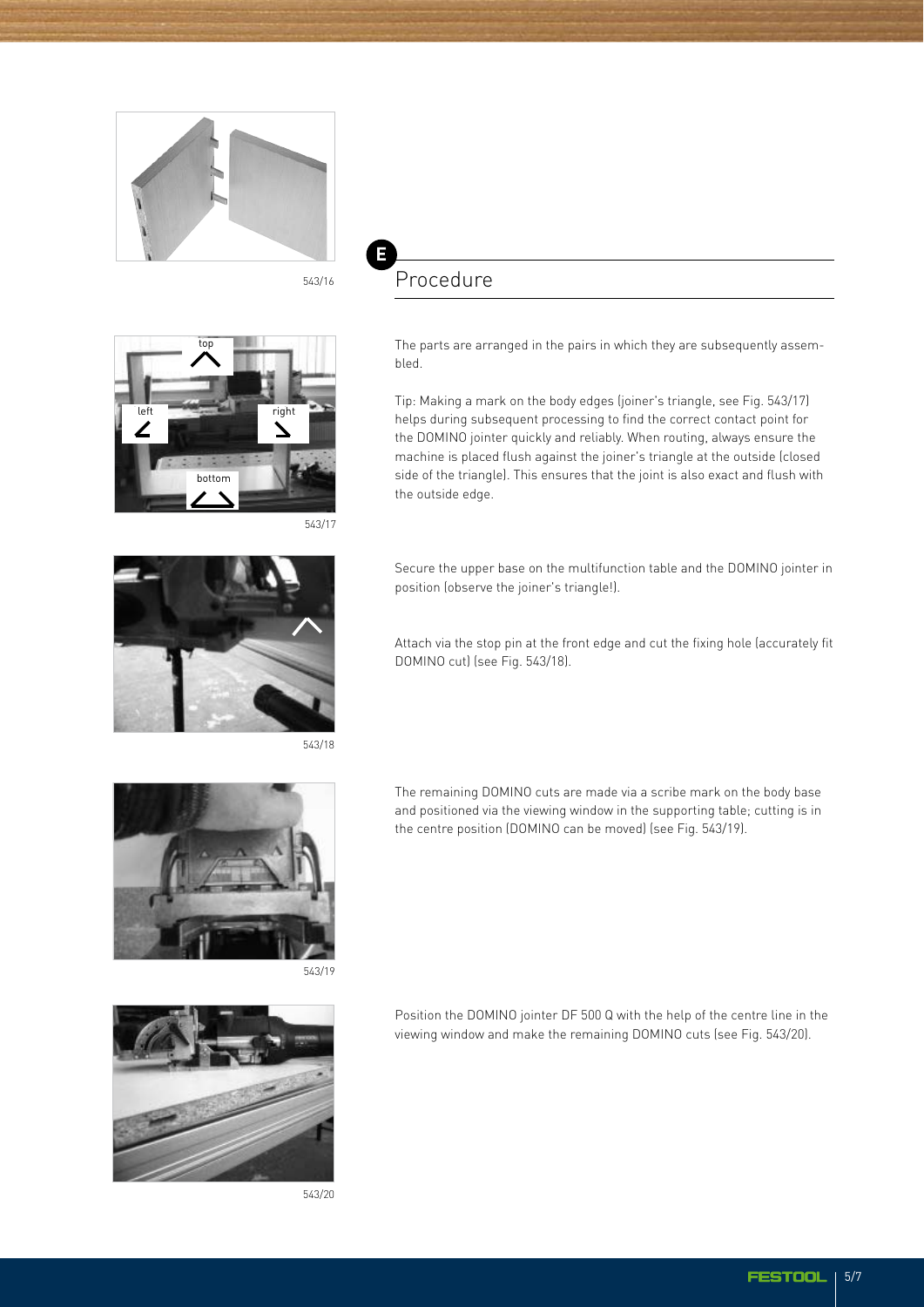



543/22



543/23



543/24

Cut the bottom base as described above.

Secure the left side on the multifunction table and position the DOMINO jointer (observe the joiner's triangle!).

Attach via the stop pin at the front edge and cut the fixing hole (accurately fit DOMINO cut) (see Fig. 543/21).

The remaining DOMINO cuts are made via a scribe mark on the body base and positioned via the centre marking in the supporting table; cutting is in the centre position (DOMINO can be moved) (see Fig. 543/22).

Cut the right side of the body as described above.

Glue the DOMINOs in the bases.